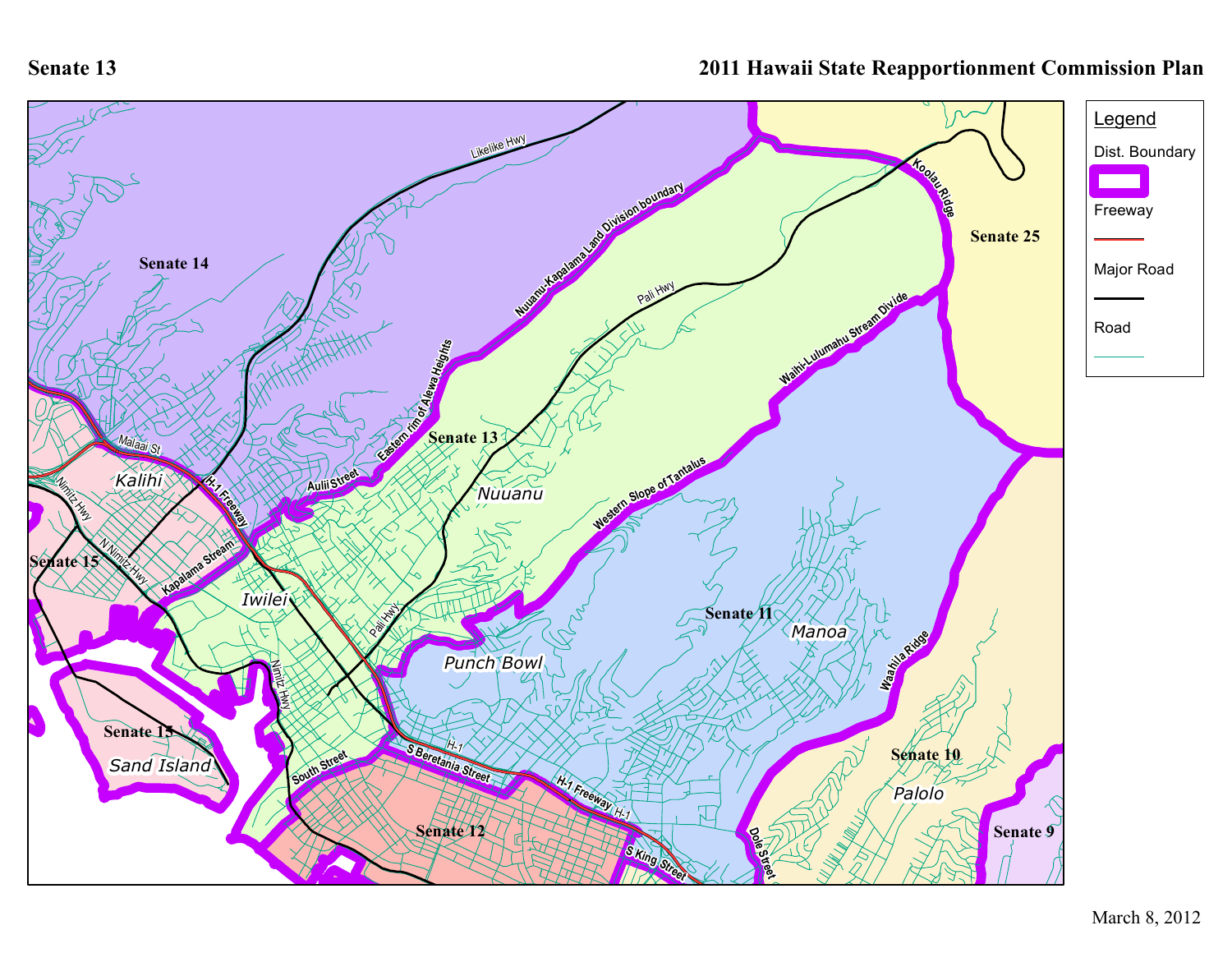**13TH SENATORIAL DISTRICT:** This district is comprised of portions of the 25th, 26th, 27th and 29th Representative Districts and described as follows:

Beginning at the intersection of Nuuanu-Kapalama Land Division boundary and Koolau Ridge and running:

- (1) Southeasterly along said ridge to Waihi-Lulumahu Stream Divide;
- (2) Southwesterly along said divide to Western Slope of Tantalus;
- (3) Southwesterly along said slope to Forest Reserve boundary;
- (4) Westerly along said boundary to Kekuanoni Street;
- (5) Southwesterly along said street to Kekuanoni Street extension;
- (6) Westerly along said street extension to Pauoa Stream;
- (7) Westerly along said stream to Iaukea Street extension;
- (8) Southeasterly along said extension to Iaukea Street;
- (9) Southeasterly along said street to Tantalus Drive;
- (10) Southwesterly along said drive to Puowaina Drive;
- (11) Westerly along said drive to Prospect Street;
- (12) Southwesterly along said street to Huali Street;
- (13) Westerly along said street to Lusitana Street;
- (14) Southerly along said street to Queen Emma Street;
- (15) Southwesterly along said street to H-1 Freeway;
- (16) Southerly along said freeway to Alapai Street extension;
- (17) Southwesterly along said extension to Alapai Street;
- (18) Southwesterly along said street to S Beretania Street;
- (19) Westerly along said street to Alapai Street;
- (20) Southwesterly along said street to South Street;
- (21) Southwesterly along said street to Ala Moana Boulevard;
- (22) Southeasterly along said boulevard to Keawe Street;
- (23) Southwesterly along said street to Keawe Street extension;
- (24) Southwesterly along said extension to Oahu shoreline;
- (25) Northerly along said shoreline to Kapalama Stream;
- (26) Northeasterly along said stream to Halona Street;
- (27) Southeasterly along said street to Kokea Street;
- (28) Northeasterly along said street to N School Street;
- (29) Northwesterly along said street to Pohaku Street;
- (30) Northeasterly along said street to Hala Drive;
- (31) Southeasterly along said drive to Kalepa Place;
- (32) Westerly along said place to Skyline Drive;
- (33) Northerly along said drive to Kamalii Street extension;
- (34) Southeasterly along said extension to Kamalii Street;
- (35) Easterly along said street to Makanani Drive;
- (36) Northeasterly along said drive to Aulii Street;
- (37) Easterly along said street to Alewa Drive;
- (38) Easterly along said drive to Kaumailuna Place;
- (39) Northeasterly along said place to Kaumailuna Place extension;
- (40) Northeasterly along said extension to Eastern rim of Alewa Heights;
- (41) Northeasterly along said rim to Nuuanu-Kapalama Land Division boundary;